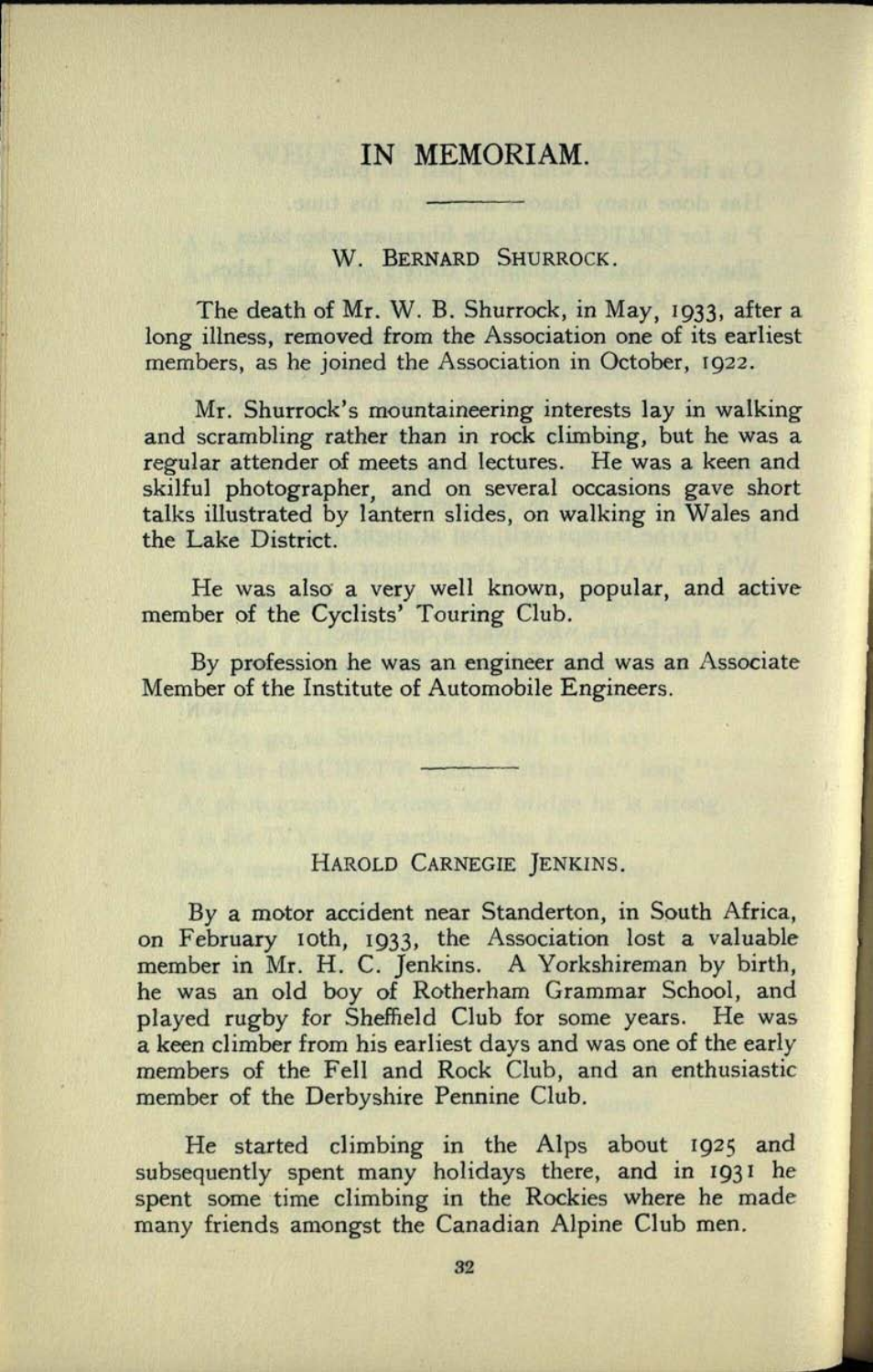He was the founder and Managing Director of the Mining Engineering Company Ltd., of Worcester, a business which he had built up with untiring energy and enterprise.

About the end of 1932 he went out to South Africa on business and was on his way to Mont-aux-Sources, where he intended to do some climbing, when he met his untimely death.

Those who have climbed or camped with H. C. Jenkins will always remember him as an ideal companion always cheerful and helpful and the first man there when any work was to be done.

### CHRISTOPHER MARTIN.

Mr. Christopher Martin, who died at the age of 65 on the 28th January, 1933, was an eminent medical specialist and well known surgeon in the Midlands. He was born at Stockton-on-Tees and was educated at Edinburgh University where he graduated with first-class Honours. After a short time as house surgeon at the Royal Maternity Hospital in Edinburgh he came to Birmingham in 1890 and joined Mr. Lawson Tait. Until 1920 he was house surgeon at the Women's Hospital and subsequently became consulting surgeon and Vice-Chairman of the Committee of Management. From 1913 to 1921 he was President of the Birmingham Medical Institute.

Mr. Martin became a member of the Association in 1924 and was a regular attender at the lectures. His mountaineering activities were principally in Switzerland but he had also climbed in many other parts. His modesty and his unfailing kindliness endeared him to all who knew him and he will be missed very much in the Association.